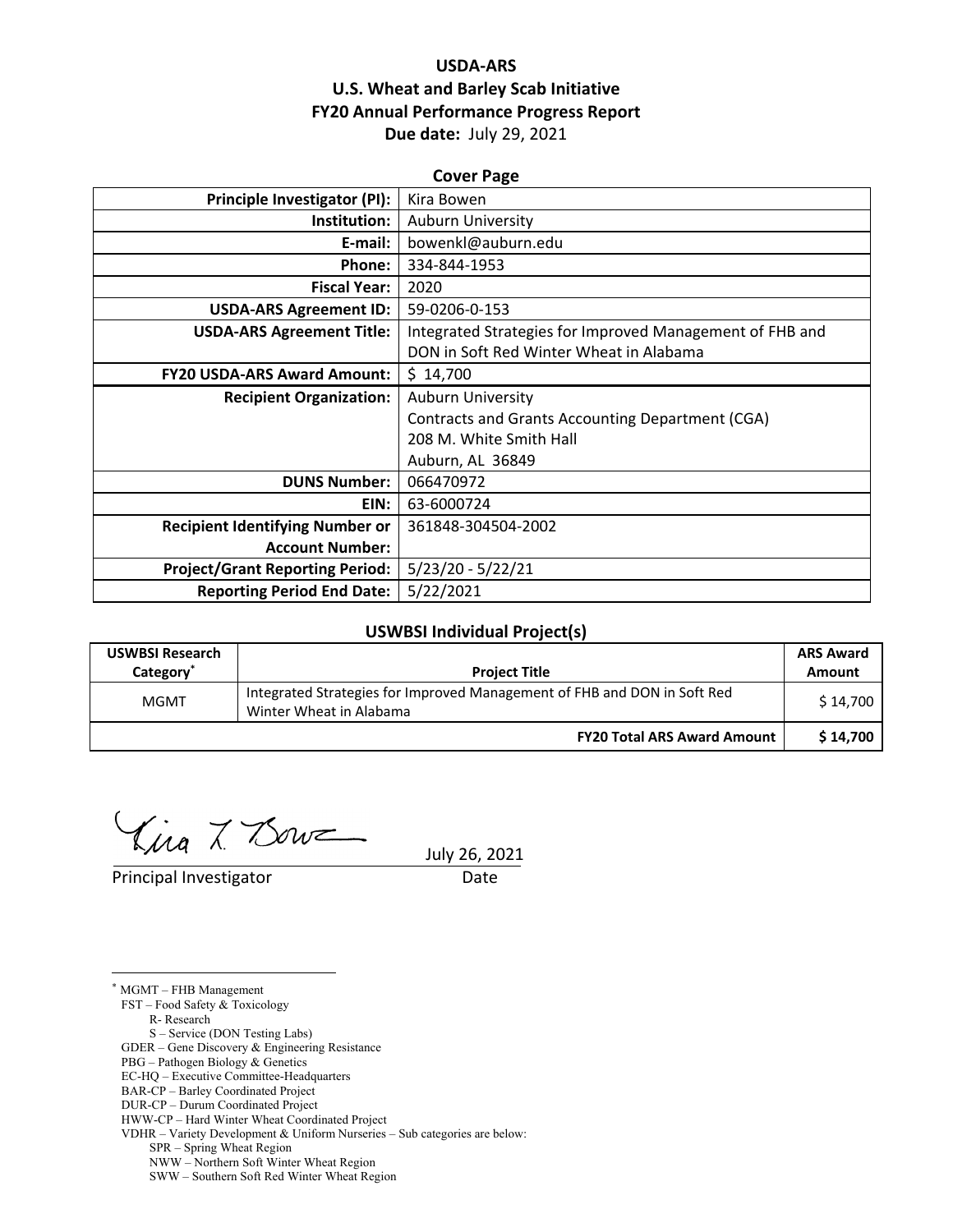## **Project 1:** *Integrated Strategies for Improved Management of FHB and DON in Soft Red Winter Wheat in Alabama*

#### **1. What are the major goals and objectives of the research project?**

The major goals were: 1) to evaluate the integrated effects of fungicide and genetic resistance on Fusarium head blight (FHB) and DON in SRWW grown in AL; and 2) to evaluate the efficacy of Miravis Ace® to standard Prosaro® and Caramba® treatments for FHB and DON management.

**2. What was accomplished under these goals or objectives?** *(For each major goal/objective, address these three items below.)*

#### **a) What were the major activities?**

During the summer of 2020, yield data were collected and analyzed from three field trials. Two field trials were planted in autumn for the 2020‐2021 wheat season with disease assessments done in April‐May and yield samples not yet received. Each of these field trials included evaluations of fungicide and fungicide timing aimed at managing FHB; four of the trials included at least two wheat varieties for evaluating disease reaction.

#### **b) What were the significant results?**

In the 2019‐2020 south Alabama field trial (harvested June 2020), the two application (MiravisAce fb tebuconazole) treatment significantly reduced FHB severity compared to all other treatments including single application treatments of MiravisAce at different timings; however, no differences were noted in yield. In a central AL field study harvested June 2020, all fungicide treatments (Prosaro, MiravisAce, MiravisAce fb tebuconazole, and Prosaro fb tebuconazole) significantly reduced incidence of Fusarium‐damaged kernels (FDK) compared to no treatment. Because disease was low, only non-treated plots were evaluated for DON; 2020 samples averaged < 0.3 ppm DON. Yields and some disease data (i.e., % FDK) are not yet compiled for the 2020‐2021 field trials.No differences in measured variables were noted between varieties in 2020 studies. Yields and some disease data (i.e., % FDK) are not yet compiled for the 2020‐2021 field trials. Field observations made in south AL show greatest reduction in FHB with an early application of MiravisAce, or BASF840 or Prosaro at early flower.

## **c) List key outcomes or other achievements.**

Field observations made in south AL show greatest reduction in FHB with an early application of MiravisAce, or BASF840 or Prosaro at early flower. Field observations and the FHB index values in central AL show that MiravisAce treatments or Prosaro are very effective at reducint FHB.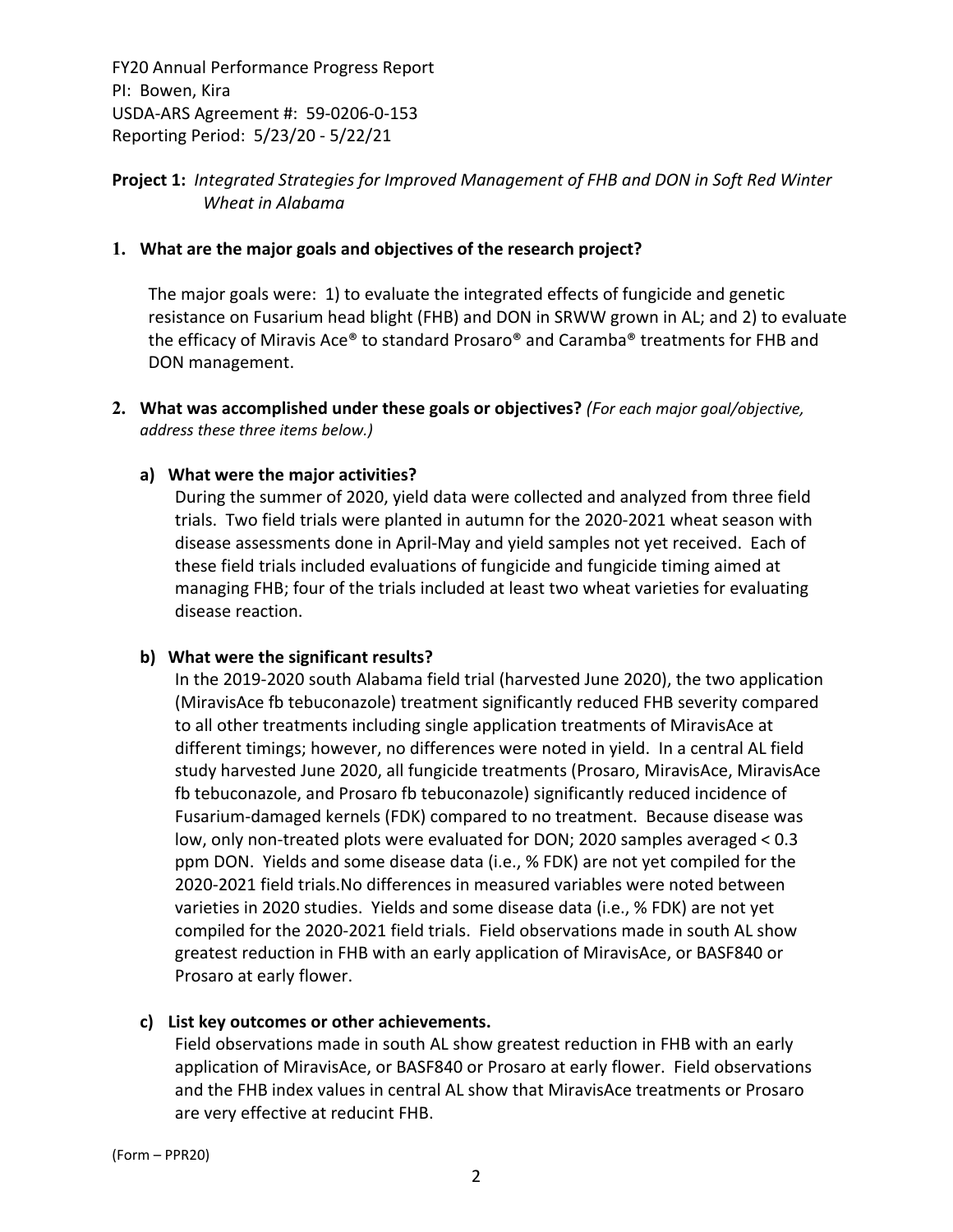## **3. Was this research impacted by the COVID‐19 pandemic (i.e. university shutdowns and/or restrictions, reduced or lack of support personnel, etc.)? If yes, please explain how this research was impacted or is continuing to be impacted.**

Yes. Auburn University shut down in mid‐March 2020 such that there was no student help during summer 2020.

#### **4. What opportunities for training and professional development has the project provided?**

One graduate student in PI's lab group and one undergraduate student have been trained to recognize and rate wheat diseases. In addition, Fusarium head blight samples have been shared with and explained to other students (not in PIs lab group) in casual interactions.

#### **5. How have the results been disseminated to communities of interest?**

Brief reports of results are shared with Alabama Experiment Station personnel where the work is performed. Thus, personnel have access to information when growers or others visit their unit. In addition, a presentation of results are shared with state agricultural commodity leaders at the annual "Commodity Organization Meeting."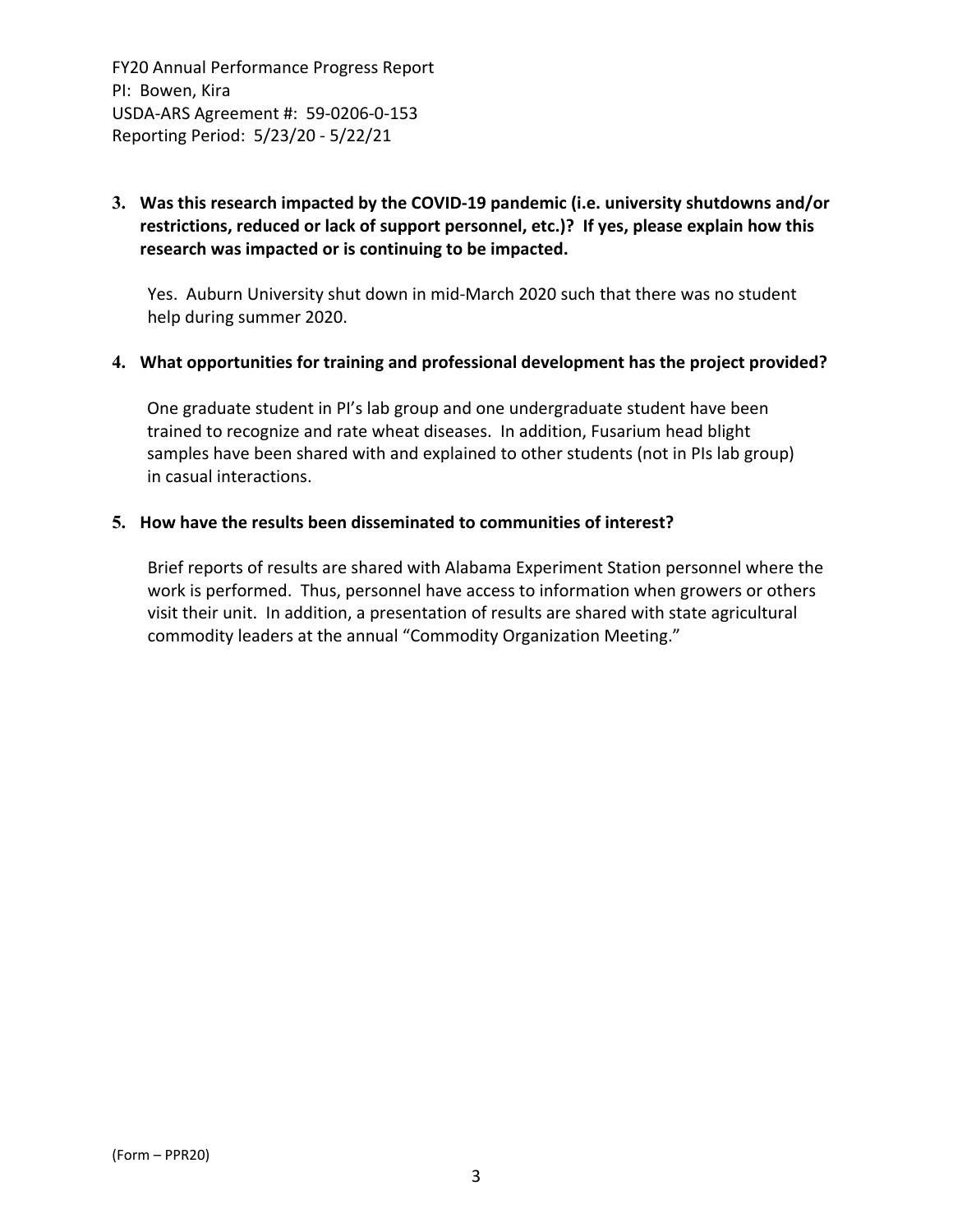# **Training of Next Generation Scientists**

**Instructions:** Please answer the following questions as it pertains to the FY20 award period (5/23/20 ‐ 5/22/21). The term "support" below includes any level of benefit to the student, ranging from full stipend plus tuition to the situation where the student's stipend was paid from other funds, but who learned how to rate scab in a misted nursery paid for by the USWBSI, and anything in between.

- **1. Did any graduate students in your research program supported by funding from your USWBSI grant earn their MS degree during the FY20 award period?** ☒Yes ☐No **If yes, how many?** 1
- **2. Did any graduate students in your research program supported by funding from your USWBSI grant earn their Ph.D. degree during the FY20 award period?**

 $\square$ Yes  $\square$ No **If yes, how many?** Click to enter number here.

**3. Have any post docs who worked for you during the FY20 award period and were supported by funding from your USWBSI grant taken faculty positions with universities?** ☐Yes ☒No

**If yes, how many?** Click to enter number here.

**4. Have any post docs who worked for you during the FY20 award period and were supported by funding from your USWBSI grant gone on to take positions with private ag‐ related companies or federal agencies?**

☐Yes ☒No

**If yes, how many?** Click to enter number here.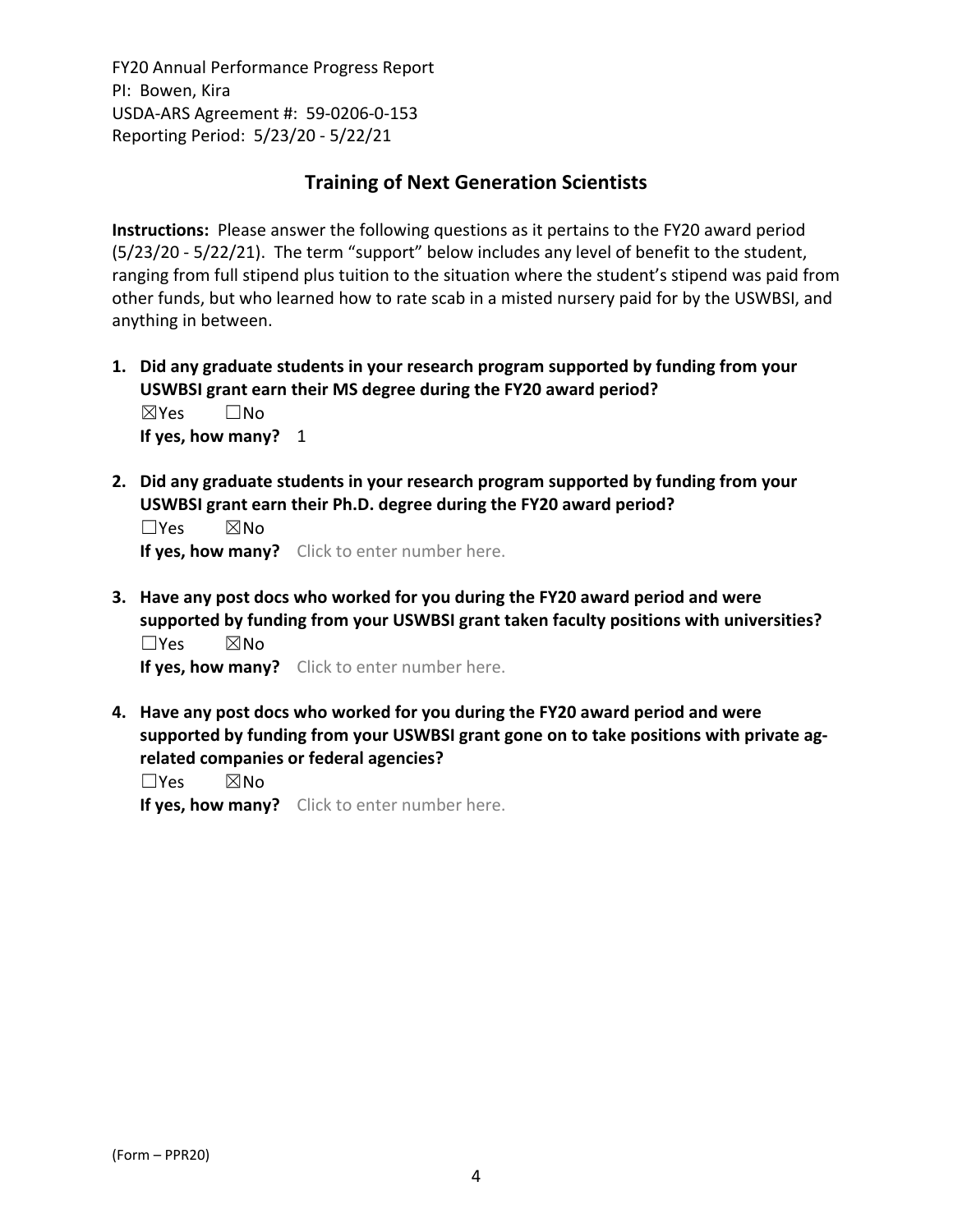# **Release of Germplasm/Cultivars**

**Instructions:** In the table below, list all germplasm and/or cultivars released with full or partial support through the USWBSI during the FY20 award period (5/23/20 - 5/22/21). All columns must be completed for each listed germplasm/cultivar. Use the key below the table for Grain Class abbreviations. 

| <b>Name of Germplasm/Cultivar</b> | <b>Grain Class</b>    | <b>FHB Resistance</b>                                  | <b>FHB</b><br><b>Rating</b><br>$(0-9)$ | Year<br><b>Released</b> |
|-----------------------------------|-----------------------|--------------------------------------------------------|----------------------------------------|-------------------------|
| Click here to enter text.         | Select Grain<br>Class | Select what represents<br>your most resistant<br>check | Enter as<br>$text 0-9$<br>rating       | Select Year             |
| Click here to enter text.         | Select Grain<br>Class | Select what represents<br>vour most resistant<br>check | Enter as<br>text 0-9<br>rating         | Select Year             |
| Click here to enter text.         | Select Grain<br>Class | Select what represents<br>your most resistant<br>check | Enter as<br>text 0-9<br>rating         | Select Year             |
| Click here to enter text.         | Select Grain<br>Class | Select what represents<br>your most resistant<br>check | Enter as<br>text 0-9<br>rating         | Select Year             |
| Click here to enter text.         | Select Grain<br>Class | Select what represents<br>your most resistant<br>check | Enter as<br>text 0-9<br>rating         | Select Year             |
| Click here to enter text.         | Select Grain<br>Class | Select what represents<br>your most resistant<br>check | Enter as<br>text 0-9<br>rating         | Select Year             |
| Click here to enter text.         | Select Grain<br>Class | Select what represents<br>your most resistant<br>check | Enter as<br>text 0-9<br>rating         | Select Year             |
| Click here to enter text.         | Select Grain<br>Class | Select what represents<br>your most resistant<br>check | Enter as<br>text 0-9<br>rating         | Select Year             |
| Click here to enter text.         | Select Grain<br>Class | Select what represents<br>your most resistant<br>check | Enter as<br>text 0-9<br>rating         | Select Year             |
| Click here to enter text.         | Select Grain<br>Class | Select what represents<br>vour most resistant<br>check | Enter as<br>$text 0-9$<br>rating       | Select Year             |
| Click here to enter text.         | Select Grain<br>Class | Select what represents<br>your most resistant<br>check | Enter as<br>text 0-9<br>rating         | Select Year             |
| Click here to enter text.         | Select Grain<br>Class | Select what represents<br>your most resistant<br>check | Enter as<br>text 0-9<br>rating         | Select Year             |
| Click here to enter text.         | Select Grain<br>Class | Select what represents<br>your most resistant<br>check | Enter as<br>text 0-9<br>rating         | Select Year             |
| Click here to enter text.         | Select Grain<br>Class | Select what represents<br>your most resistant<br>check | Enter as<br>text 0-9<br>rating         | Select Year             |

NOTE: Leave blank if you have nothing to report or if your grant did NOT include any VDHR-related projects.

**NOTE:** List the associated release notice or publication under the appropriate sub-section in the 'Publications' section of the FPR.